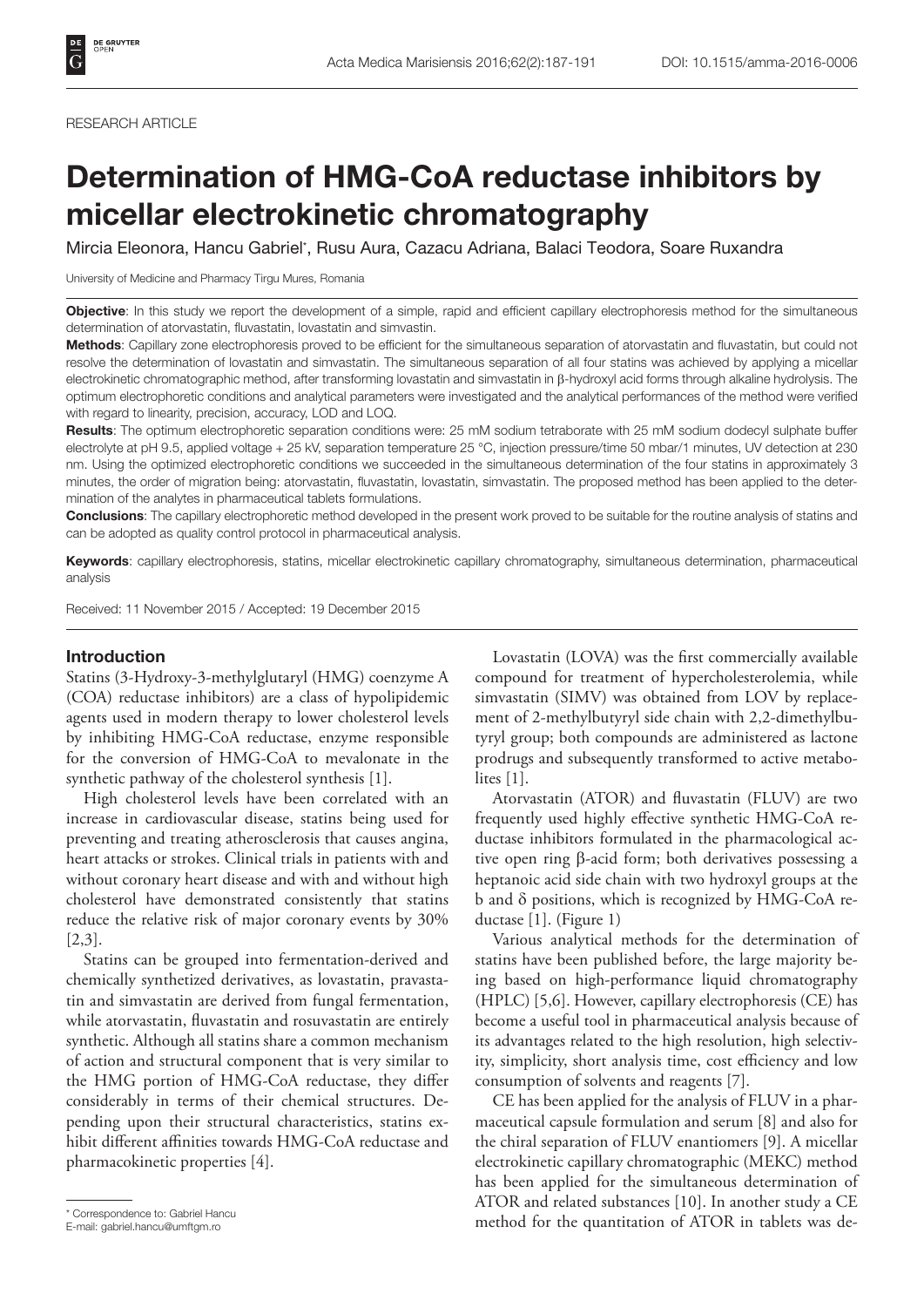veloped and further miniaturized to a microchip platform with linear imaging UV detection using microchip electrophoresis [11]. A capillary zone electrophoresis (CZE) method was developed for the separation and simultaneous determination of ATOR and amlodipine from their combined fixed dose formulations [12]. A MEKC method was developed for the quantification of LOVA and SIMV in pharmaceutical dosage forms [13]. More recently a MEKC method for the determination of six different statins has been developed and applied for the analysis of the studied drugs in pharmaceutical samples [14].

Taking in consideration all the aspects presented the development of new methods of analysis of statins represents a necessity and also a challenge for the analysts. The purpose of this study was the development of a simple, rapid and efficient CE method for the simultaneous determination of ATOR, FLUV, LOVA and SIMV in a single run.

## Materials and Methods

## Apparatus

Experiments were performed with an Agilent (Waldbronn, Germany) 1600 CE system equipped with a diode-array detector. Separations were performed in 38.5 cm (effective length 30 cm)  $\times$  50 µm I.D. uncoated fused-silica capillaries (Agilent). Electropherograms were recorded and processed by use of Chemstation 7.01 software (Agilent). Buffer solution pH was determined with a Terminal 740 pH-meter (Inolab, Germany).

#### Chemicals and Reagents

The analyzed statins were purchased from different distributors: atorvastatin calcium (Morepen Laboratories, New Delhi, India), fluvastatin sodium (Neo-Dankong Pharmaceutical, Zhejiang, China), lovastatin (Recordati Indus-



tria Chimica e Farmaceutica, Italia), simvastatin (Gedeon Richter, Tîrgu Mureș, Romania). The analytes were of pharmaceutical grade commplying with the stipulations of European Pharmacopoeia.

All reagents were of analytical grade quality: phosphoric acid (Chimopar, Bucharest, Romania), methanol, sodium hydroxide (Lach Ner, Neratovice, Czech Republic), sodium tetraborate, disodium hydrogenophosphate, sodium didydrogenophosphate, sodium dodecyl sulfate - SDS (Merck, Darmstadt Germany). Purified water was provided by a Milli-Q Plus water purification system (Millipore, Milford, MA, USA).

#### Sample preparation

Sample stock solutions were prepared by dissolving the analytes in methanol in a concentration of 100 mg mL-1 and later diluted with the same solvent to the appropriate concentration. All samples and buffers were filtered through a 0.45 µm syringe filter and sonicated for 5 minutes before use. The samples were introduced in the system at the anodic end of the capillary by hydrodynamic injection.

## Electrophoretic conditions

Before first use the capillary was flushed for 30 minutes with 0.1 M sodium hydroxide followed by a 30 minutes rinsing with water and a 15 minute conditioning with the background electrolyte (BGE) used in the analysis. Between runs the capillary was preconditioned for 5 minute with the BGE, in order to maintain proper reproducibility of run-to-run injections.

In the preliminary analysis we applied some "standard" electrophoretic conditions for a CZE analysis: temperature 25˚C, applied voltage + 20 kV, injection pressure x time 50 mbar x 1 sec, sample concentration  $25 \mu g$  mL<sup>-1</sup>.

Previously we recorded the UV spectra of the studied statins in methanol and found absorption maxima, at 247 nm for ATOR, 237 and 307 nm for FLUV, 242 nm for LOVA and 239 nm for SIMV; 240 nm was elected as the optimum wavelength for analysis.

## Results and Discussion

### Preliminary Analysis

In order to establish the electrophoretic behavior of the analytes and to find suitable electrophoretic conditions for the separation, preliminary experiments were conducted using background electrolytes (BGE) with different compositions at different pH values. In the preliminary analysis we used: 25 mM phosphoric acid (pH 2.1), 25 mM sodium dihydrogen phosphate (pH 5.0), 25 mM disodium hydrogen phosphate–sodium dihydrogen phosphate (1:1) (pH 7.0) and 25 mM sodium tetraborate (pH 9.3) as BGE; buffer pH was modified by addition of 0.1 M sodium hydroxide solution.

The first step in optimizing the separation was the selec-Fig. 1. Chemical structures of studied statins tion of an appropriate buffer electrolyte with an optimum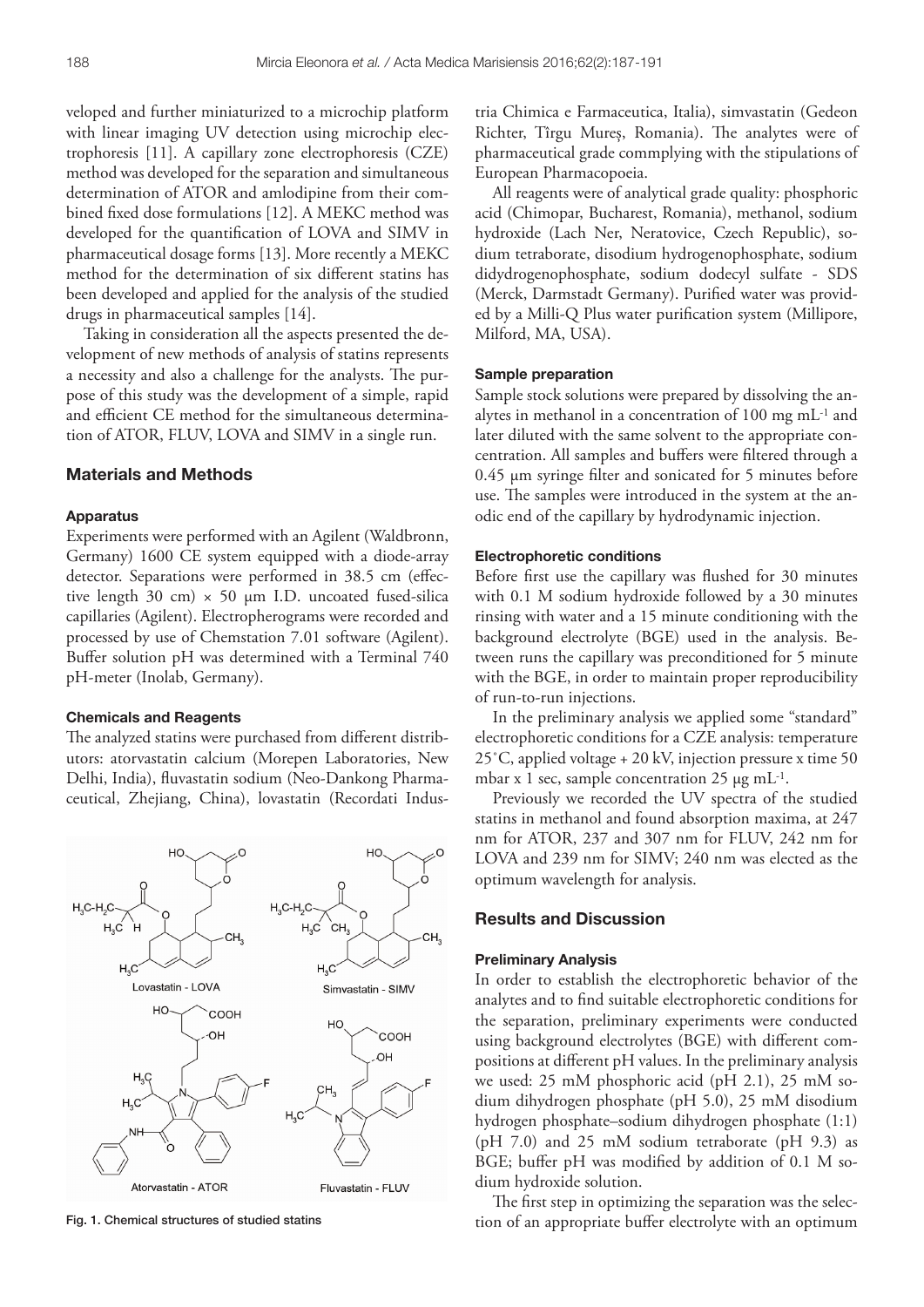pH, which determines the degree of ionization and consequently the electrohoretic mobility of the analytes. As reported in the literature ATOR has a pKa value of 4.33, FLUV 4.56, LOVA 4.18 while SIMV 4.21 [15,16]. ATOR and FLUV have in their structure a carboxylic group; consequently will be completely ionized in an anionic form when using an alkaline BGE (25 mM sodium tetraborate, pH 9.3). LOVA and SIMV are in neutral lactone form, and exhibit no electrophoretic mobility migrating with together with the electroosmotic flow (EOF). In order to transform this neutral lactone forms in the corresponding ionizable acid forms alkaline hydrolisis was used, by adding 0.1 NaOH solution to the LOVA and SIMV stock solutions  $(1:1)$ . (Figure 2)

Open-ring hydroxyl acid forms of LOVA and SIMV are also negatively charged when using alkaline BGE and can be separated from other statins by CZE. However LOVA and SIMV couldn't be separated from each other in a mixture when using CZE, exhibiting the same electrophoretic mobility, due to very similar structural characteristics.

Migration times of the analytes decreased with an increase of the pH of the BGE, due to an increase of the apparent electrophoretic mobility of the analytes and generation of a strong EOF. The addition of an organic solvent (methanol) to the buffer electrolyte increased migration times of the analytes without resolving the separation between LOVA and SIMV.

In conclusion CZE can be used for the separation of ATOR and FLUV with a short analysis time and high resolution, but not for the simultaneous separation of LOVA and SIMV. (Figure 3)

In order to separate LOVA and SIMV, we applied a MEKC method, by adding an anionic surfactant (sodium dodecyl sulphate) to the buffer electrolyte. A change in the migration order between ATOR and FLUV was observed when applying MEKC conditions. The separation of LOVA and SIMV was resolved when using MEKC but only if was preceded by an alkaline hydrolysis; as the neutral lactone forms could not be separated. The best separation was achieved when using a buffer containing 25 mM sodium tetraborate and 25 mM sodium dodecyl sulphate at pH 9.3.

#### Optimization of the Analytical Conditions

Selectivity in CE can be controlled by background electrolyte (BGE) concentration, pH, buffer additives, applied voltage, temperature and injection parameters. All these parameters were varied and results are summarized below.

The effect of BGE concentration was studied over a concentration from 25 to 100 mM at a constant pH of 9.3. Higher buffer concentration provided a lower EOF and resulted in more Joule heating which affected peak efficiency and migration times. Based on the migration times and generated current, a 25 mM sodium tetraborate buffer was chosen.

The influence of SDS addition as surfactant in the running buffer was also studied. Increasing the SDS concentration in the BGE resulted in a slight improvement of the separation resolution but at the same time raised the current in the capillary and increased considerably the migration times. Therefore a concentration of 25 mM SDS was chosen as a compromise between resolution and speed of analysis.

The addition of an organic modifier in the presence of SDS in the electrolyte solution increased migration times and also separation resolution but in the same time peak broadening was observed.

In order to determine to optimal applied voltage, the influence of voltage (10-30 kV) on the migration time was investigated using the optimized BGE conditions. Increasing the voltage resulted in shorter migration times; thus a + 25 kV voltage was selected as the optimum.

The influence of capillary temperature (15-25  $^{\circ}$ C) was evaluated under the chosen BGE conditions. When temperature was increased, migration times decreased; therefore a temperature of 25 0C was chosen as the working temperature for the analysis.

For the determination of the optimal injection parameters, the influence of injection time (1-5 seconds) and injection pressure (30-50 mbar) was studied in order to attain low detection limits without affecting the quality of



Fig. 2. Electropherogram of CZE separation of ATOR and FLUV. Electrophoretic conditions: 25 mM sodium tetraborate buffer, pH 9.3, voltage + 25 kV, temperature 25 °C, hydrodynamic injection 50 mbar/1 second, detection wavelength 240 nm, statins concentration 25 ug mL<sup>-1</sup> tion 25 ug mL<sup>-1</sup> Fig. 3. Alkaline hydrolisis of LOVA and SIMV

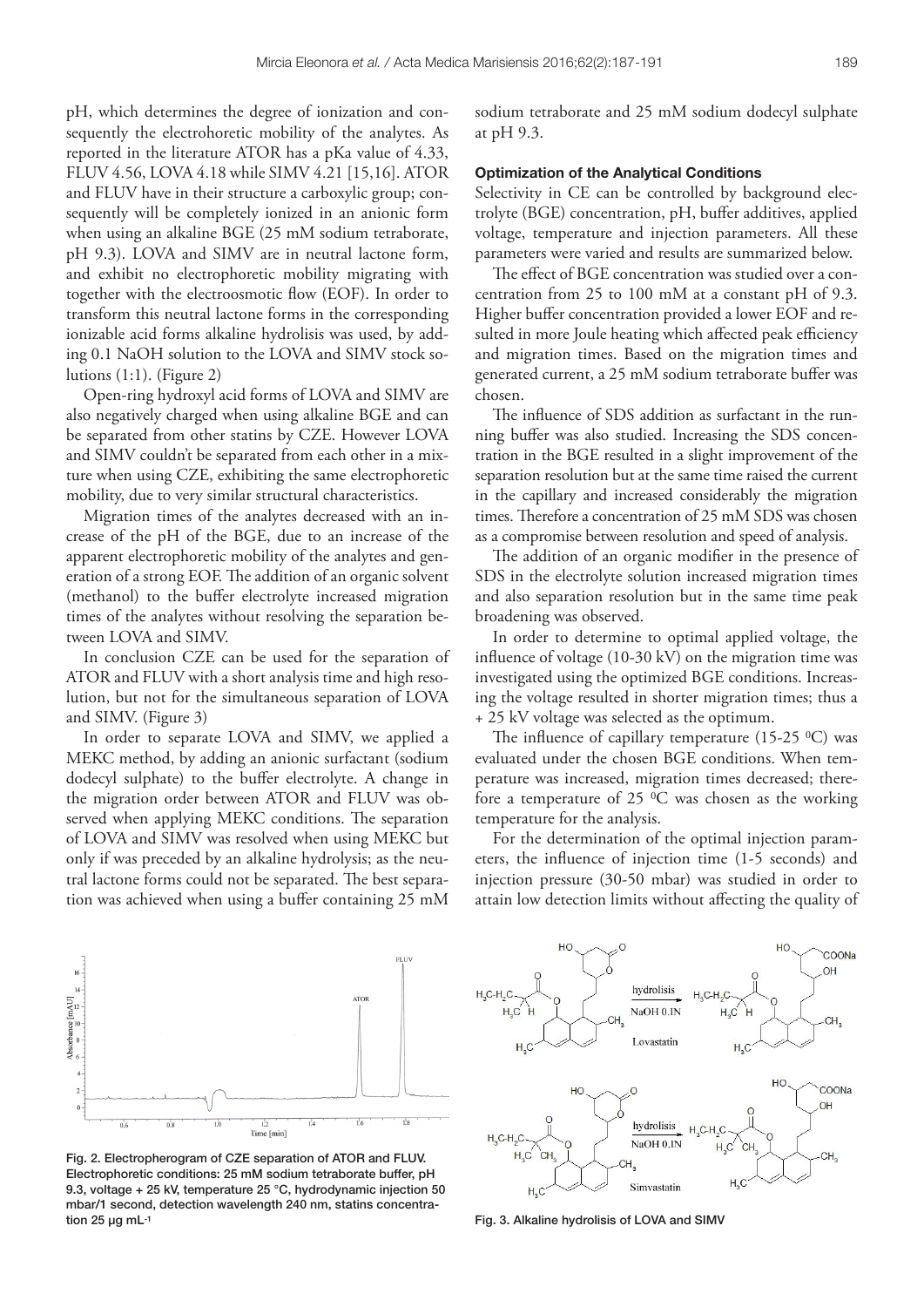

Fig. 4. Electropherogram of MEKC separation of the studiesd statins. Electrophoretic conditions: 25 mM sodium tetraborate, 25 mM sodium dodecyl sulphate buffer, pH 9.3, voltage + 25 kV, temperature 25 °C, hydrodynamic injection 30 mbar/2 seconds, detection wavelength 240 nm, statins concentration 25 µg mL-1

the peak shapes and reproducibility, migration times, as well as resolution; a injection pressure of 30 mbar for 2 seconds was selected as optimum.

The electropherogram obtained in the simultaneous separation of the four studied statins using the optimized analytical conditions is presented in figure 4.

## Analytical Performance

After method development, experiments were carried out to evaluate the validity of the method for the simultaneous determination of statins under optimized conditions.

The repeatability and intermediate precision for migration times and peak areas was determined by performing six runs of the sample (n = 6, c = 25  $\mu$ g mL<sup>-1</sup>) under the optimized conditions over two consecutive days (Table I).

The linearity of the method was investigated over a specific the concentration range  $5-100 \mu g$  mL<sup>-1</sup> on the basis of six measurement points and three triplicate analyses (n = 3) per concentration (Table I).

LOD and LOQ were estimated as (standard deviation of regression equation)/(slope of the regression equation)  $\times$ 3.3 and 10, respectively (Table II).

Table I. Intra-day and inter-day precision of the migration times and peak areas for proposed method ( $c = 25 \mu g$  mL-1).

|             | Intra-day precision ( $n = 6$ ) |                        |                 | Inter-day precision ( $n = 6$ ) |                        |                        |
|-------------|---------------------------------|------------------------|-----------------|---------------------------------|------------------------|------------------------|
| Substance   | <b>RSD (%)</b><br>migra-        | <b>RSD (%)</b><br>peak | RSD (%)<br>peak | <b>RSD (%)</b><br>migra-        | <b>RSD (%)</b><br>peak | <b>RSD (%)</b><br>peak |
|             | tion time                       | area                   | height          | tion time                       | area                   | height                 |
| <b>ATOR</b> | 0.02                            | 0.72                   | 1.13            | 0.22                            | 1.54                   | 1.62                   |
| <b>FLUV</b> | 0.02                            | 0.62                   | 1.46            | 0.25                            | 1.48                   | 1.78                   |
| LOVA        | 0.02                            | 1.04                   | 1.30            | 0.32                            | 1.85                   | 1.81                   |
| <b>SIMV</b> | 0.02                            | 1.06                   | 1.39            | 0.40                            | 1.92                   | 1.88                   |

Table II. Regression and correlation data for the calibration curves of statins (concentration range  $5-100$  ug mL $^{-1}$ , n = 6)

| Substance   | Regression equation  | Correlation<br>coefficient | I OD<br>$(µq mL-1)$ | LOQ<br>$(µq mL-1)$ |
|-------------|----------------------|----------------------------|---------------------|--------------------|
| <b>ATOR</b> | $y = 0.253x + 0.016$ | 0.997                      | 3.58                | 10.86              |
| <b>FLUV</b> | $y = 0.442x - 0.368$ | 0.997                      | 4.09                | 12.41              |
| LOVA        | $y = 0.417x - 0.688$ | 0.996                      | 5.44                | 16.50              |
| <b>SIMV</b> | $y = 0.384x - 0.713$ | 0.995                      | 5.62                | 17.03              |

The robustness of the method was demonstrated by studying the influence of the variation of several experimental parameters like buffer concentration (20-30 mM), applied voltage (25-30 kV) and temperature (18-22  $\,^{\circ}$ C), changing only one of these each time, and monitoring variation of the migration times. Only small acceptable deviations (RSD <2%) were observed indicating that the robustness of the method was good.

The accuracy of the method was determined by using recovery experiments analyzing solutions of known statin concentrations within the linearity range at three levels  $(10, 25 \text{ and } 50 \text{ µg m}L^{-1})$ , the mean recovery was between 98.5 - 99.8% (n = 3 at each concentration level), respectively, showing that the accuracy of the method was good.

## **Conclusions**

Analytical methods for determination of statins are usually developed individually as expected from their different structural and chemical characteristics, and also because statins are not used in combination with other statin molecules during therapy. However, the development of a rapid analytical procedure that is not limited to the analysis of only one statin can be considered as a useful assessment in quality control.

A MEKC method for the simultaneous determination of ATOR, FLUV, LOVA and SIMV was successfully developed. Under the optimized conditions, baseline separation of the four analytes was obtained in approximately 3 minutes. Good analytical performance with regards of linearity, reproductibility, precision and accuracy was achieved. The good separation with high efficiency achieved in a very short analysis time represents the main advantage of the newly developed method.

The MEKC separation mechanism can be explained on the individual partitioning equilibrium of the analytes between the micellar and the aqueous phase; as the greater percentage of analyte is distributed into the micelle, the slower it will migrate. In our case the negatively charged statins were not strongly attracted to the anionic micelles, and consequently were separated as a result of differences in their electrophoretic mobilities and hidrophobicity.

The results of the study confirmed that the proposed method is well suited for the routine analysis of the studied analytes and therefore can be adopted as quality control protocol in pharmaceutical industry.

#### Acknowledgments

Our work was supported with a project funded through Internal Research Grants by the University of Medicine and Pharmacy of Tîrgu Mureş, Romania (grant contract for execution of research projects nr. 6/23.12.2014).

## Conflict of interest

None to declare.